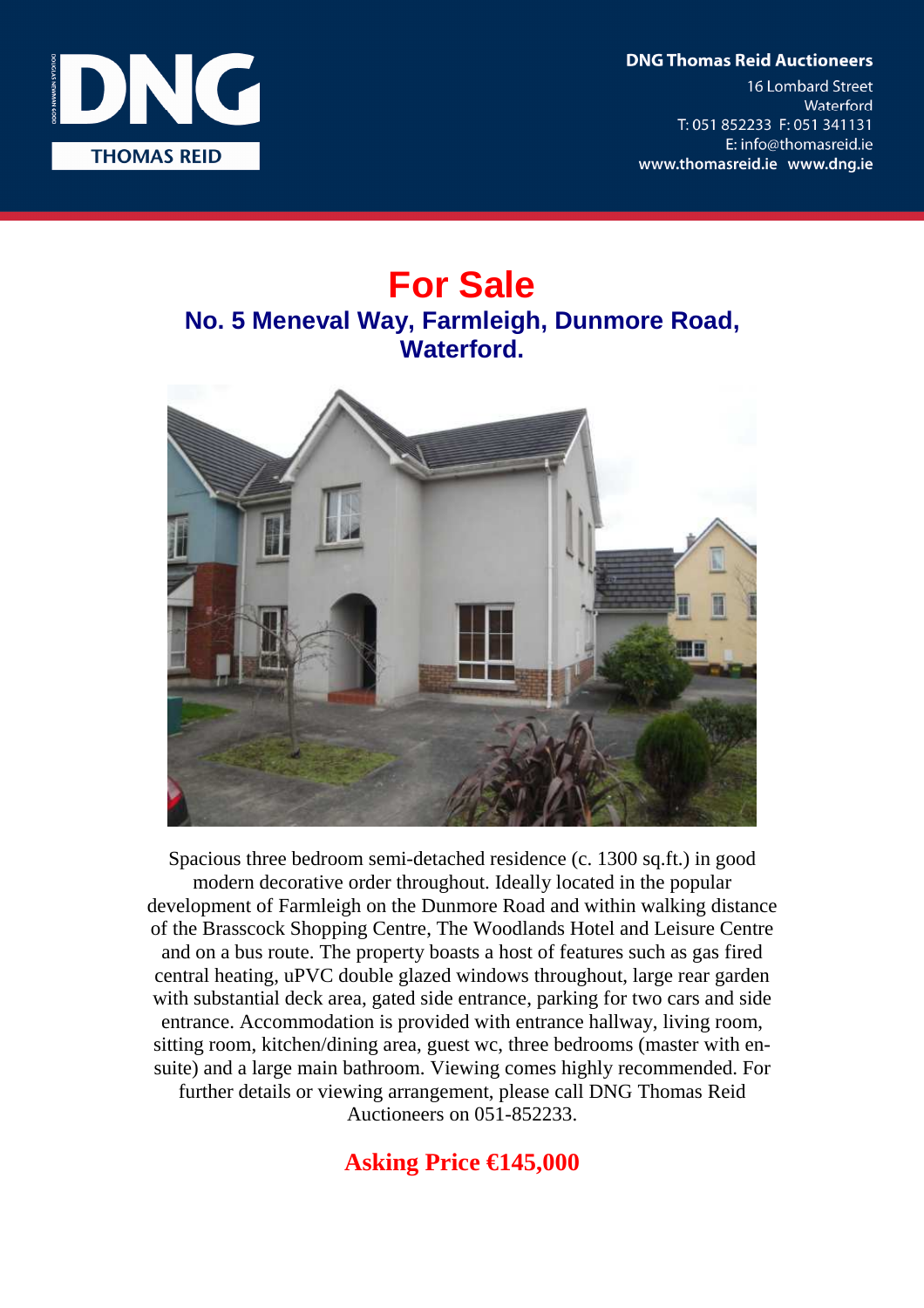#### **Accommodation**

## Entrance Hall

| <b>Kitchen</b>                                                                                 | $5.97 \times 3.17$ |
|------------------------------------------------------------------------------------------------|--------------------|
| Slate tiled floor, Maple shaker style fitted kitchen, tiled splash back, s/steel gas hob and   |                    |
| matching extract unit.                                                                         |                    |
|                                                                                                |                    |
| <b>Living Room</b>                                                                             | 5.49 x 3.08        |
| Laminate wood flooring, TV Point, Sliding patio door to rear garden and deck area.             |                    |
|                                                                                                |                    |
| <b>Sitting Room</b>                                                                            | 5.98 x 4.24        |
| Glazed double doors to sitting room, Solid Antiqued Pitch-Pine flooring, Polished granite      |                    |
| fireplace and plinth with maple wood surround, open fire, TV Point, Sliding Patio door to rear |                    |
| garden and deck area.                                                                          |                    |
|                                                                                                |                    |
| Down Stairs WC                                                                                 |                    |
| WC, WHB.                                                                                       |                    |
|                                                                                                |                    |
| <u>Bedroom 1</u>                                                                               | $3.79 \times 3.17$ |
| Carpet flooring. Walk-in-wardrobe; Shelved throughout.                                         |                    |
|                                                                                                |                    |
|                                                                                                |                    |

En-Suite WC, WHB, Shower. Tiled floor and walls to ceiling, Electric shower unit.

| Bedroom 2                          | $3.57 \times 3.30$ |
|------------------------------------|--------------------|
| Fitted wardrobes, carpet flooring. |                    |
|                                    |                    |

Bedroom 3 3.30 x 2.40 Fitted wardrobes, carpet flooring.

## **Bathroom** WC, WHB, Bath.

### Hot Press

| <b>Features</b>       | Spacious three bedroom home with two generous reception rooms. |
|-----------------------|----------------------------------------------------------------|
|                       | Located within an established private development.             |
|                       | Staira folding attic stairs.                                   |
| <b>Garden Details</b> | Large rear garden with substantial deck area,                  |
|                       | Gated side entrance.                                           |